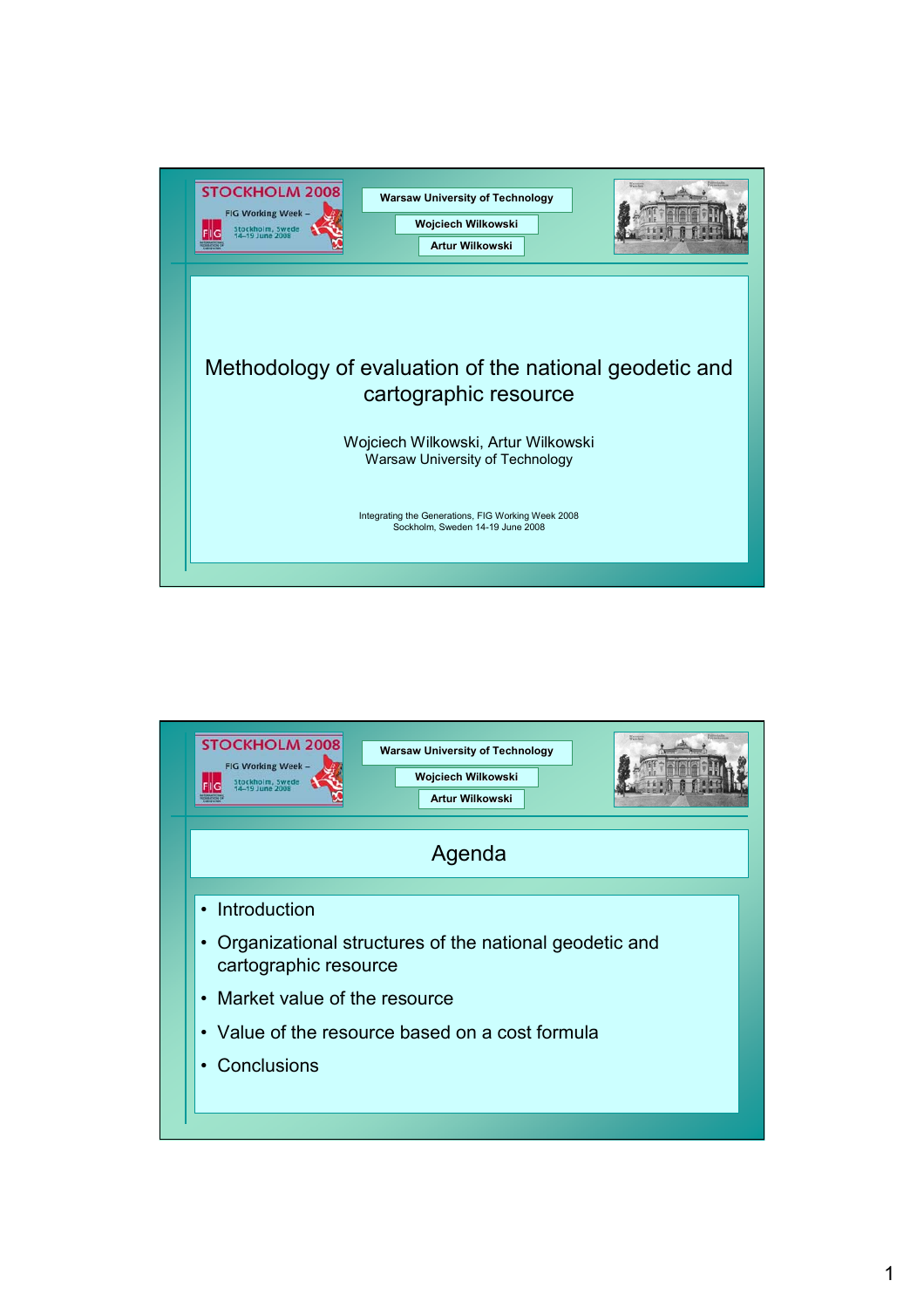

| <b>STOCKHOLM 2008</b><br>FIG Working Week -<br>Stockholm, Swede<br>14–19 June 2008 | <b>Warsaw University of Technology</b><br>Wojciech Wilkowski<br><b>Artur Wilkowski</b> |                                        |
|------------------------------------------------------------------------------------|----------------------------------------------------------------------------------------|----------------------------------------|
|                                                                                    | Organizational structure of the resource                                               |                                        |
|                                                                                    |                                                                                        |                                        |
|                                                                                    | Division of the national geodetic and cartographic resource                            |                                        |
| Central resource (1)                                                               | <b>Regional (voivodship)</b><br>resources $(1-16)$                                     | <b>District resources</b><br>$(1-378)$ |
|                                                                                    | Organizational units maintaining the resource                                          |                                        |
|                                                                                    |                                                                                        |                                        |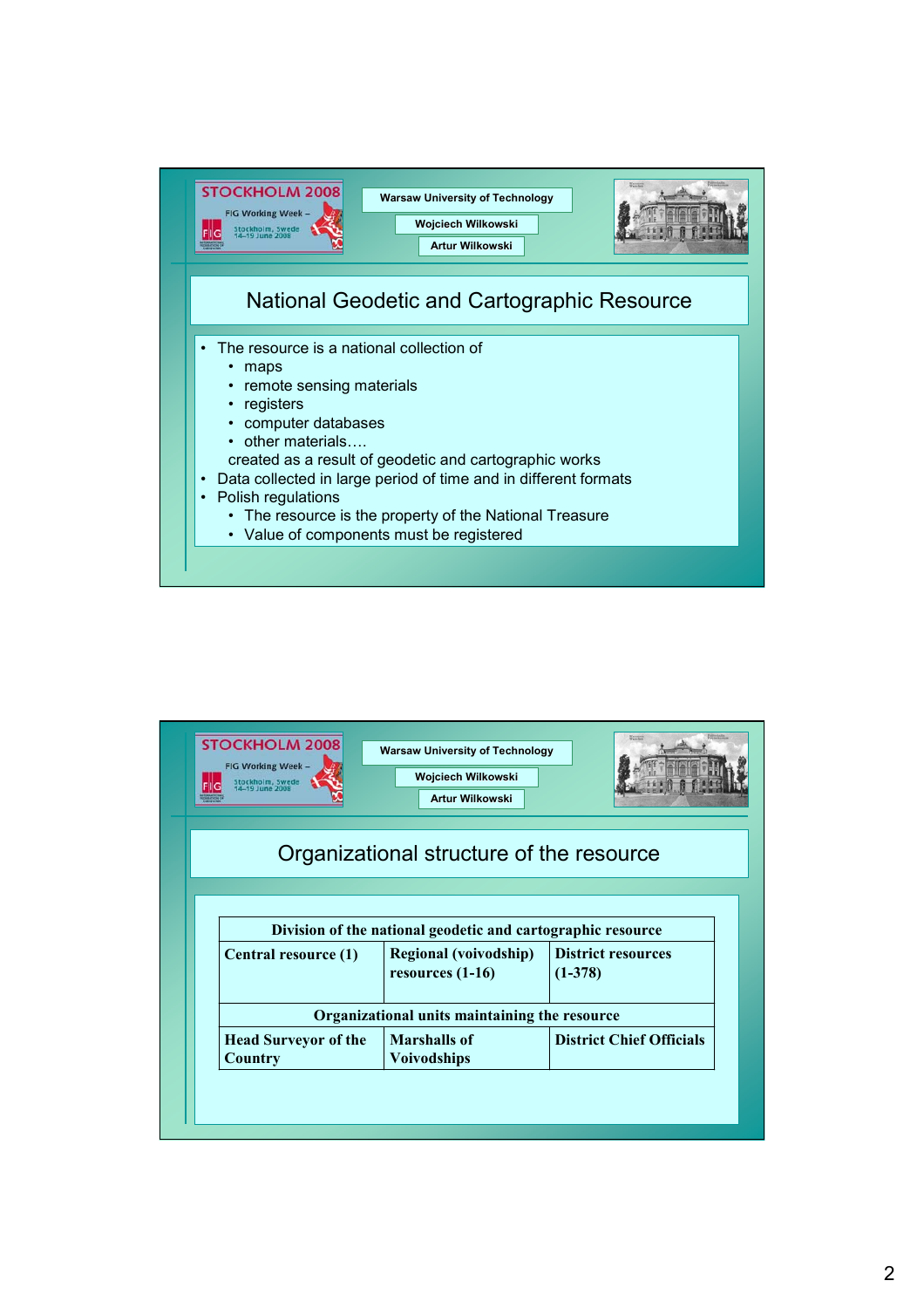

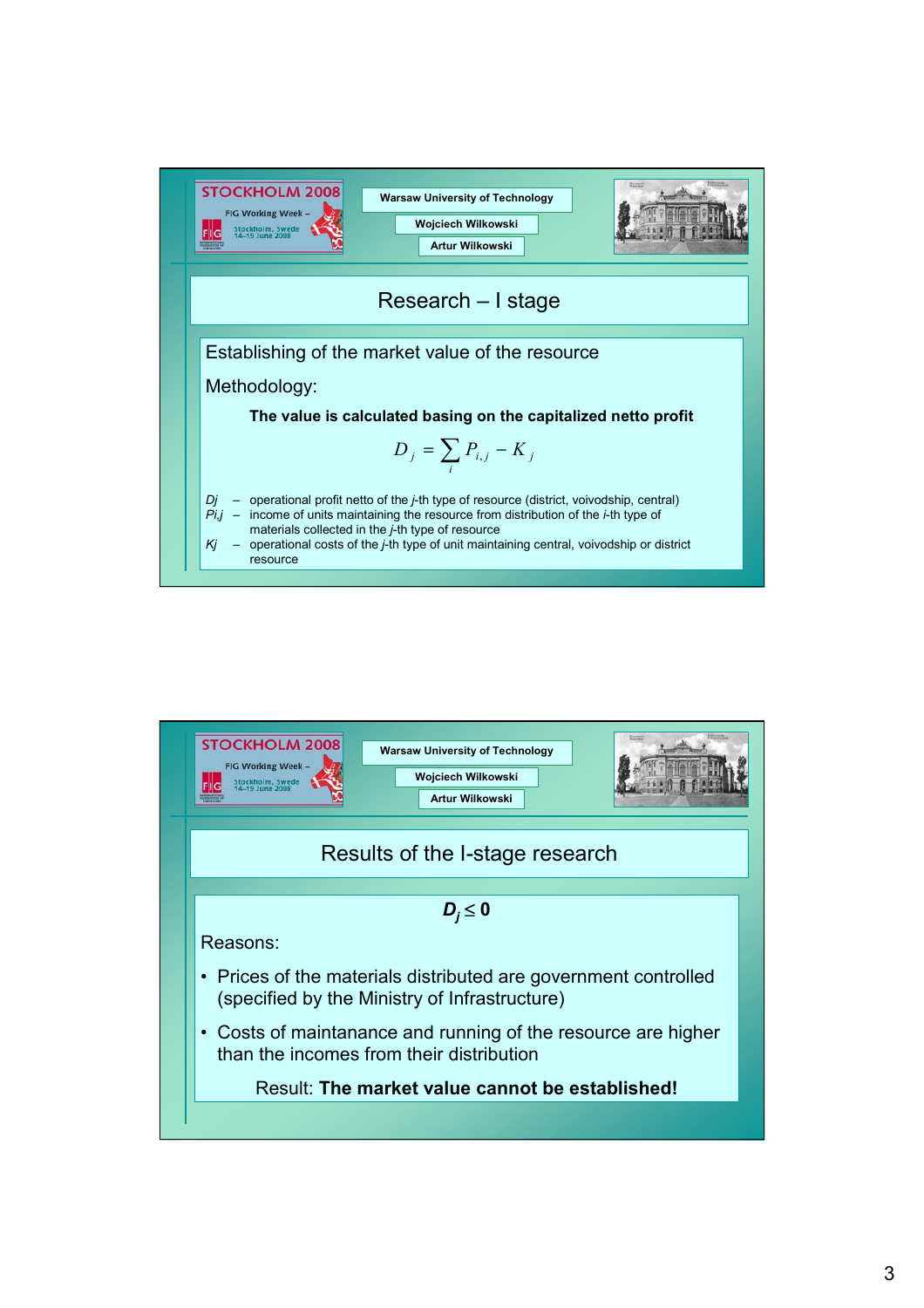

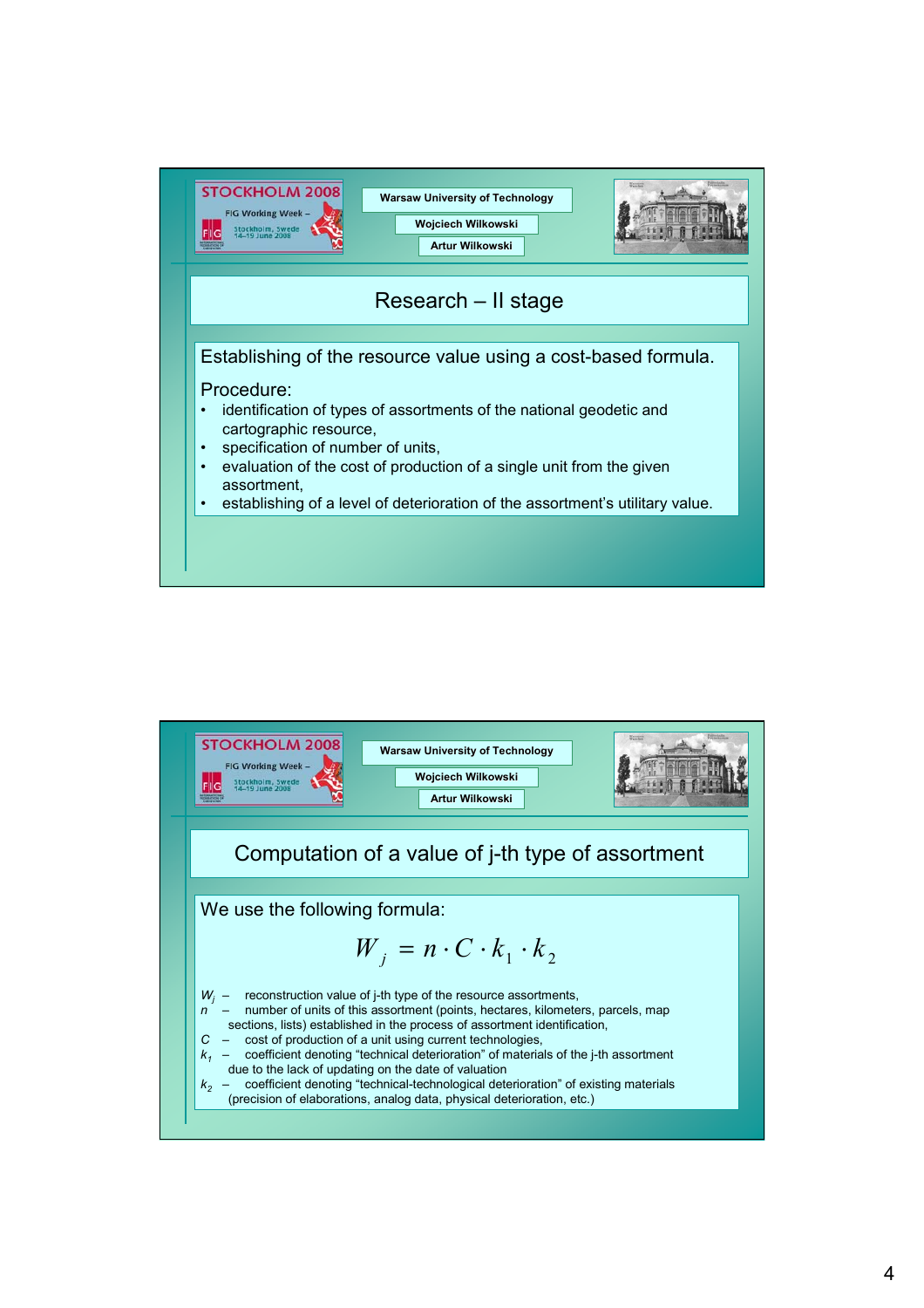

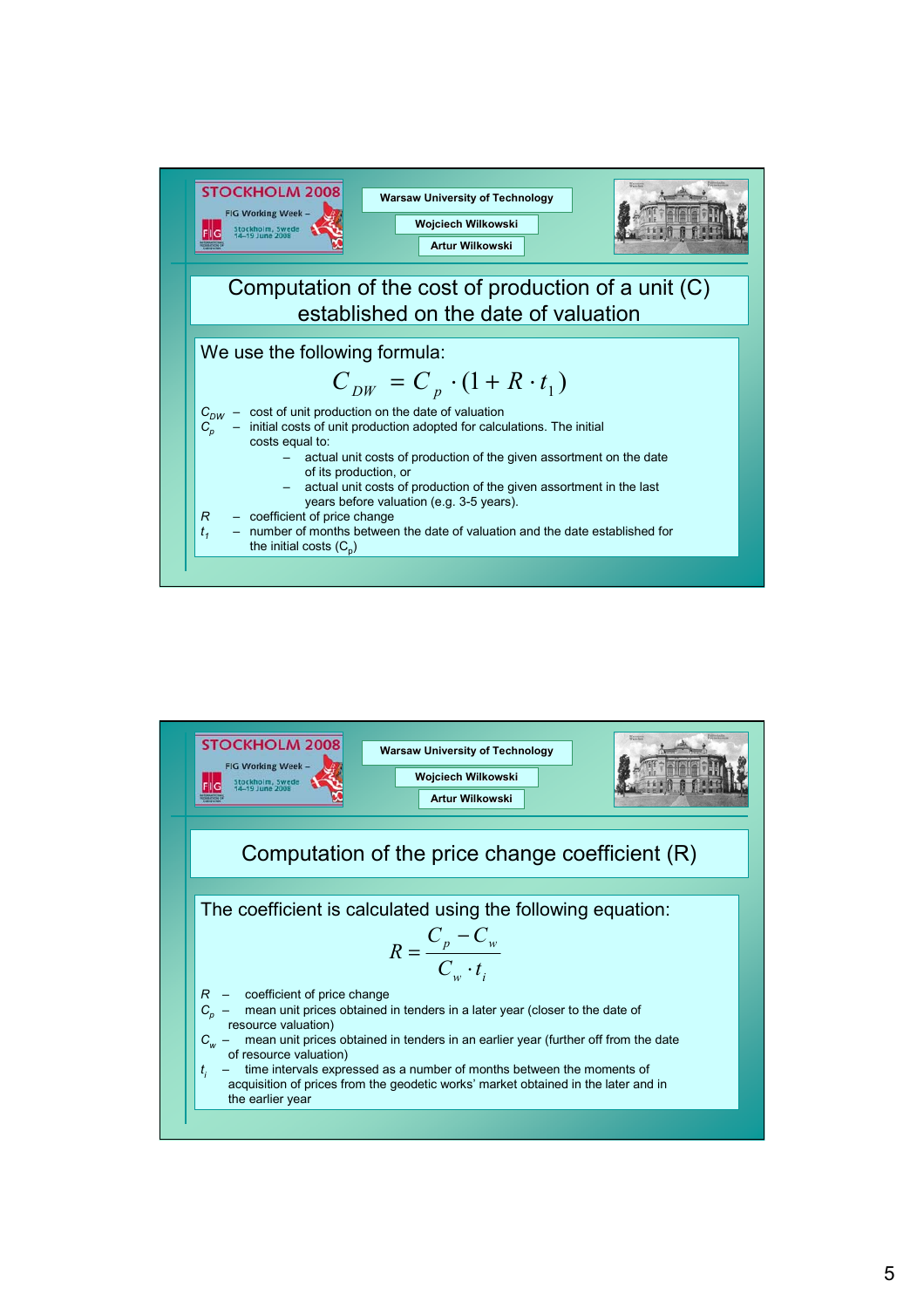

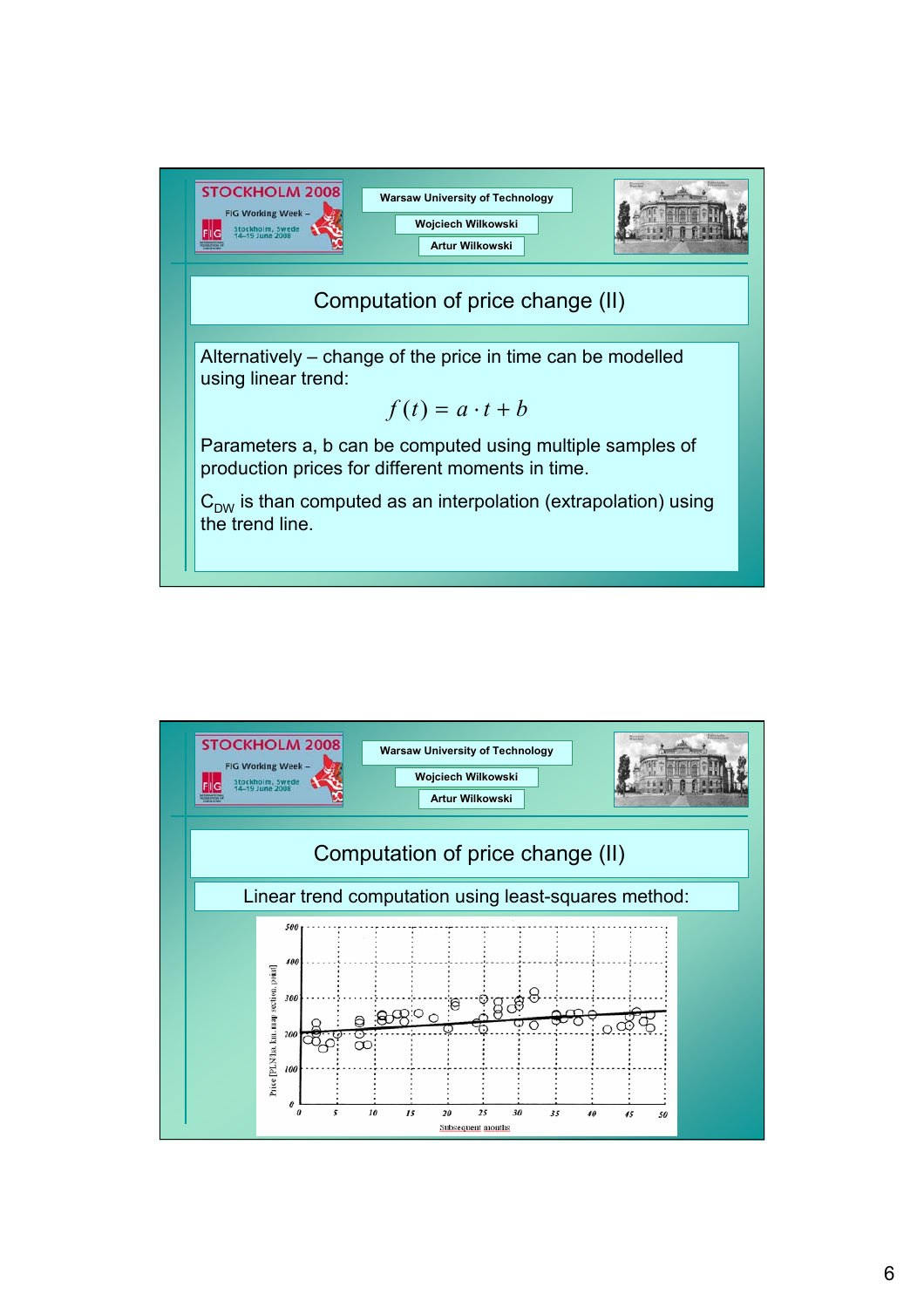

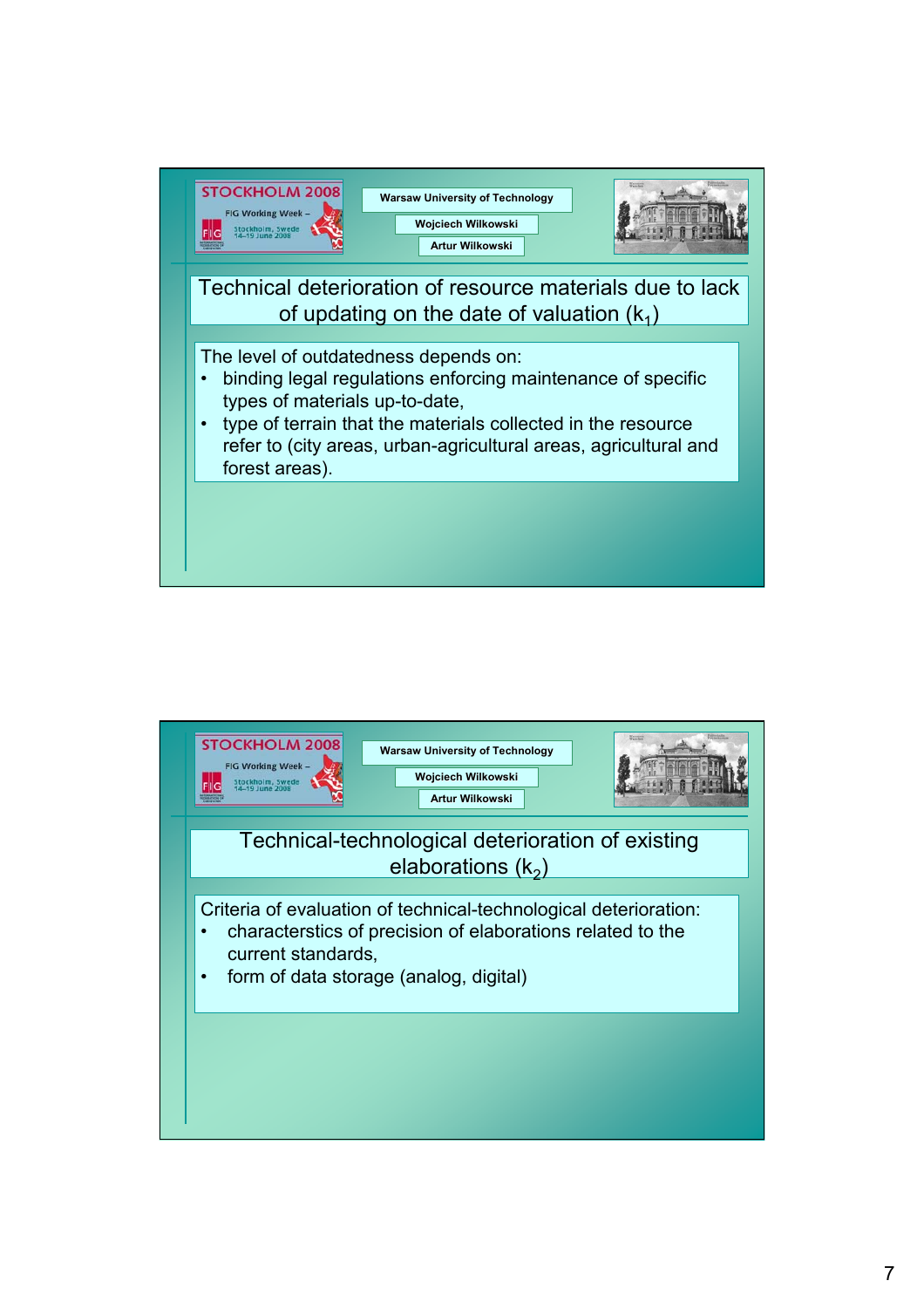

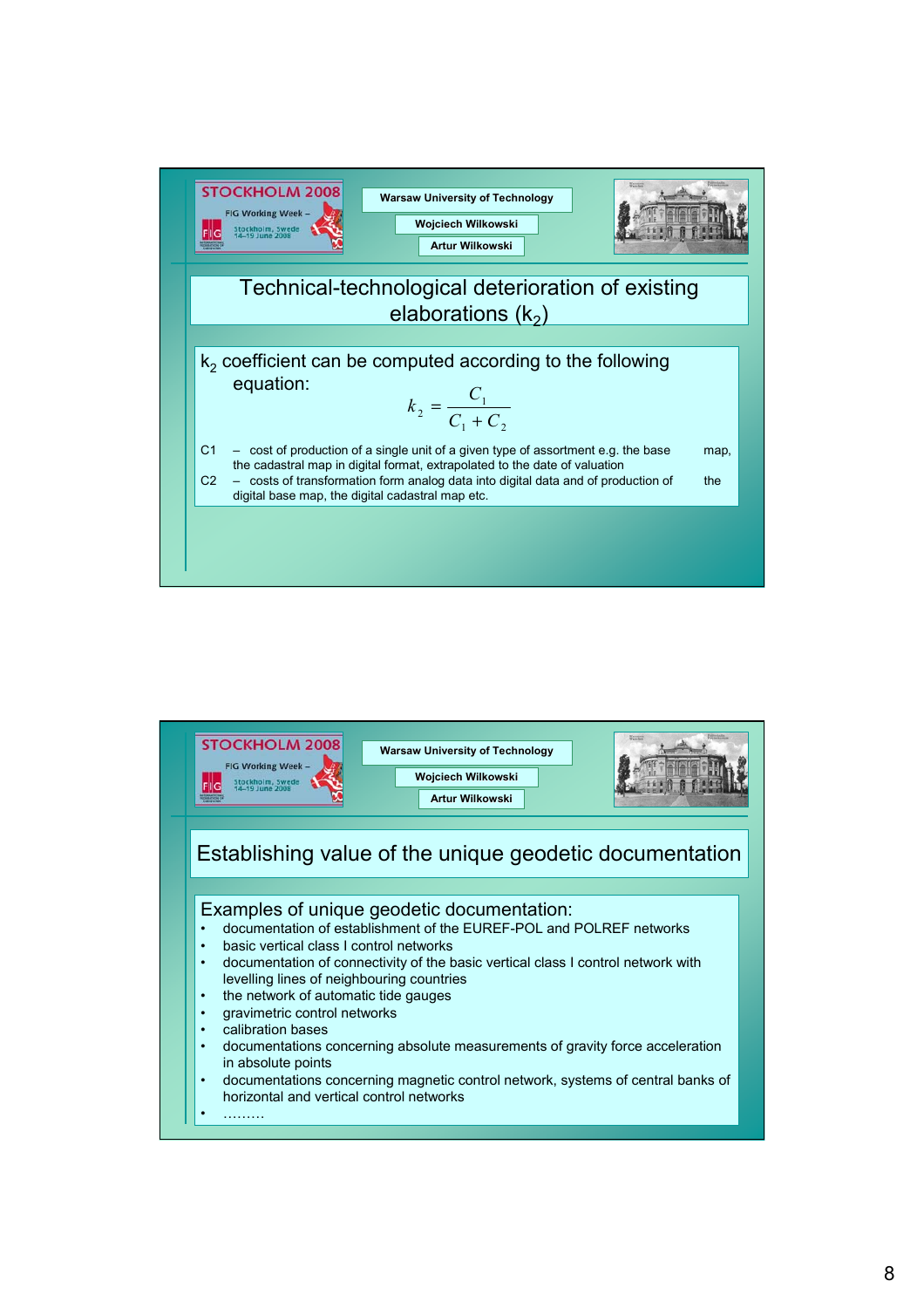